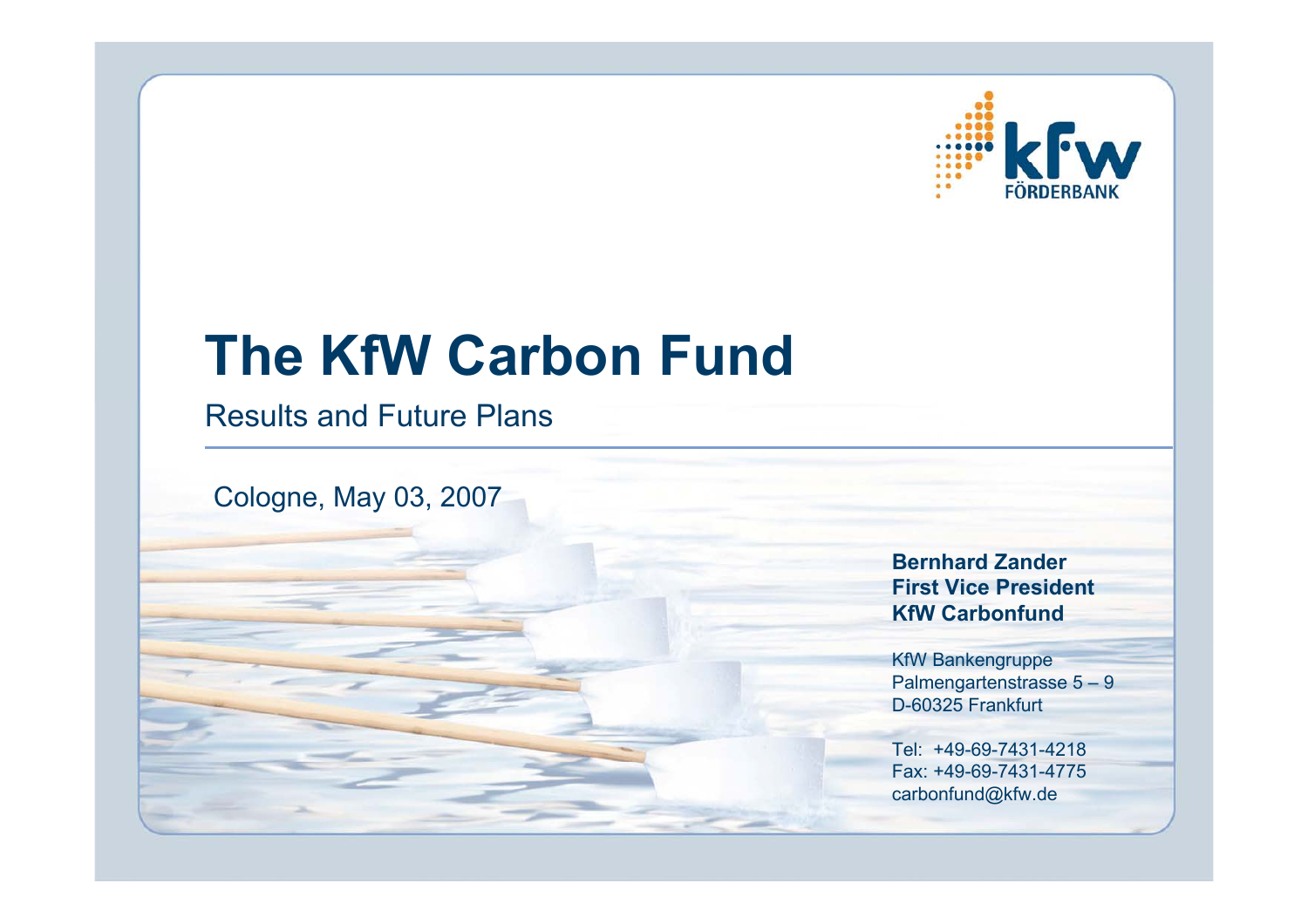### **KfW Carbon FundThe Concept**



 $\bullet$ **Purchase programme for Carbon Credits (JI/CDM)**

¾Eligibilty for EU-ETS must be ensured

#### $\bullet$ **KfW buys as a trustee for programme participants**

- ¾ Target group: German and European enterprises, who
	- want to make use ofJI and CDM for compliance purposes and
	- do not have own access to projects abroad

#### $\bullet$ **Forward purchase contracts with sellers of carbon credits**

¾ "Emissions Reductions Purchase Agreement (ERPA)"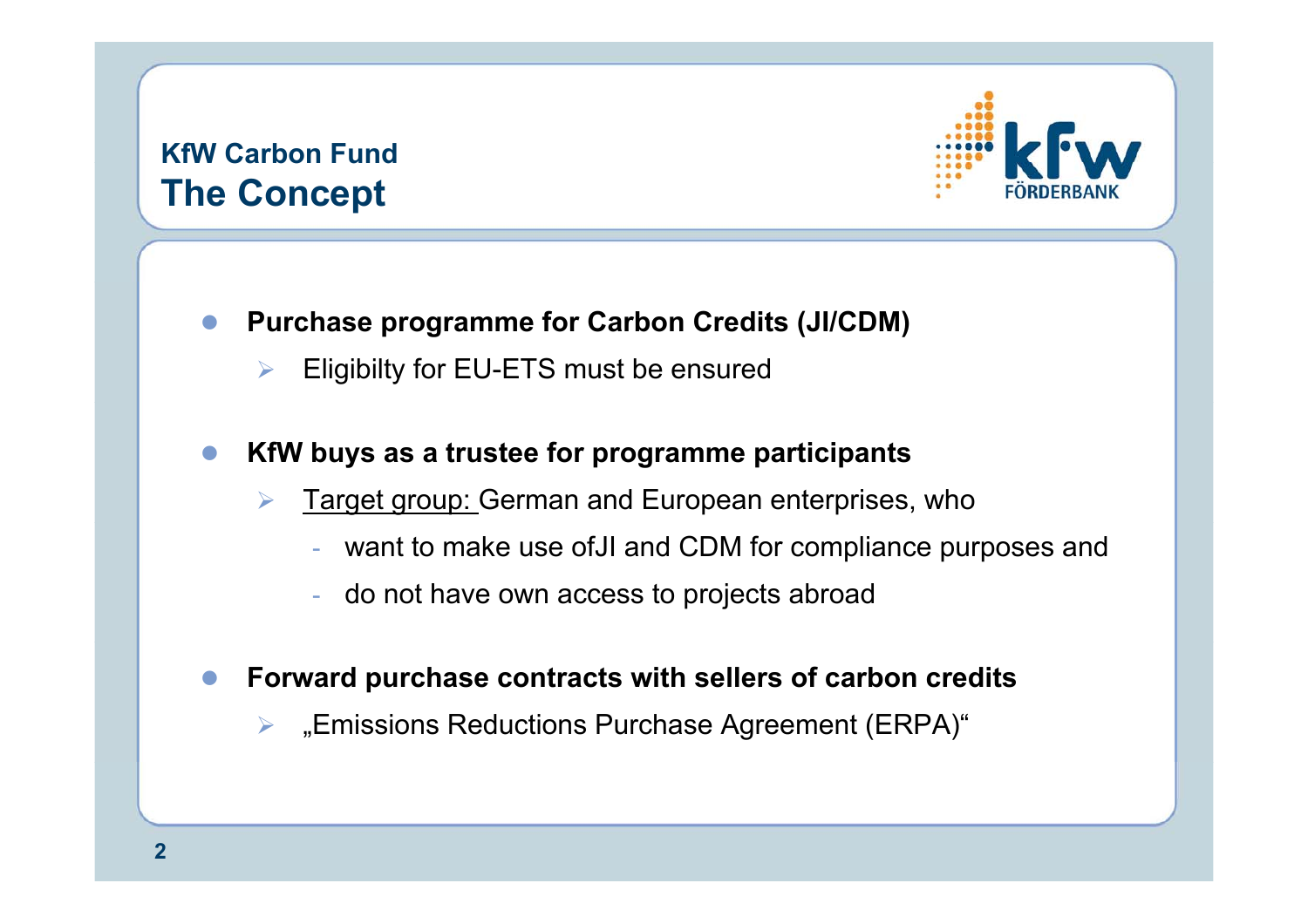### **KfW Carbon Fund Present Status**



#### $\bullet$ **Programme Volume (First Tranche): EUR 83.9 Mio.**

- $\triangleright$  24 participating Enterprises from Germany, Austria, France and Luxemburg
- ¾ Supported by German Federal Government and KfW
- $\bullet$  **6.4 million tons CO2e contracted** (per 31.03.07)
	- **▶ Sectors:** focus on renewable energy (wind, hydro, biomass), methane avoidance (landfill gas, CMM, biogas)
	- ¾**Countries:** focus on India, China, Brazil, Egypt

All ERPAs to be concluded until mid 2007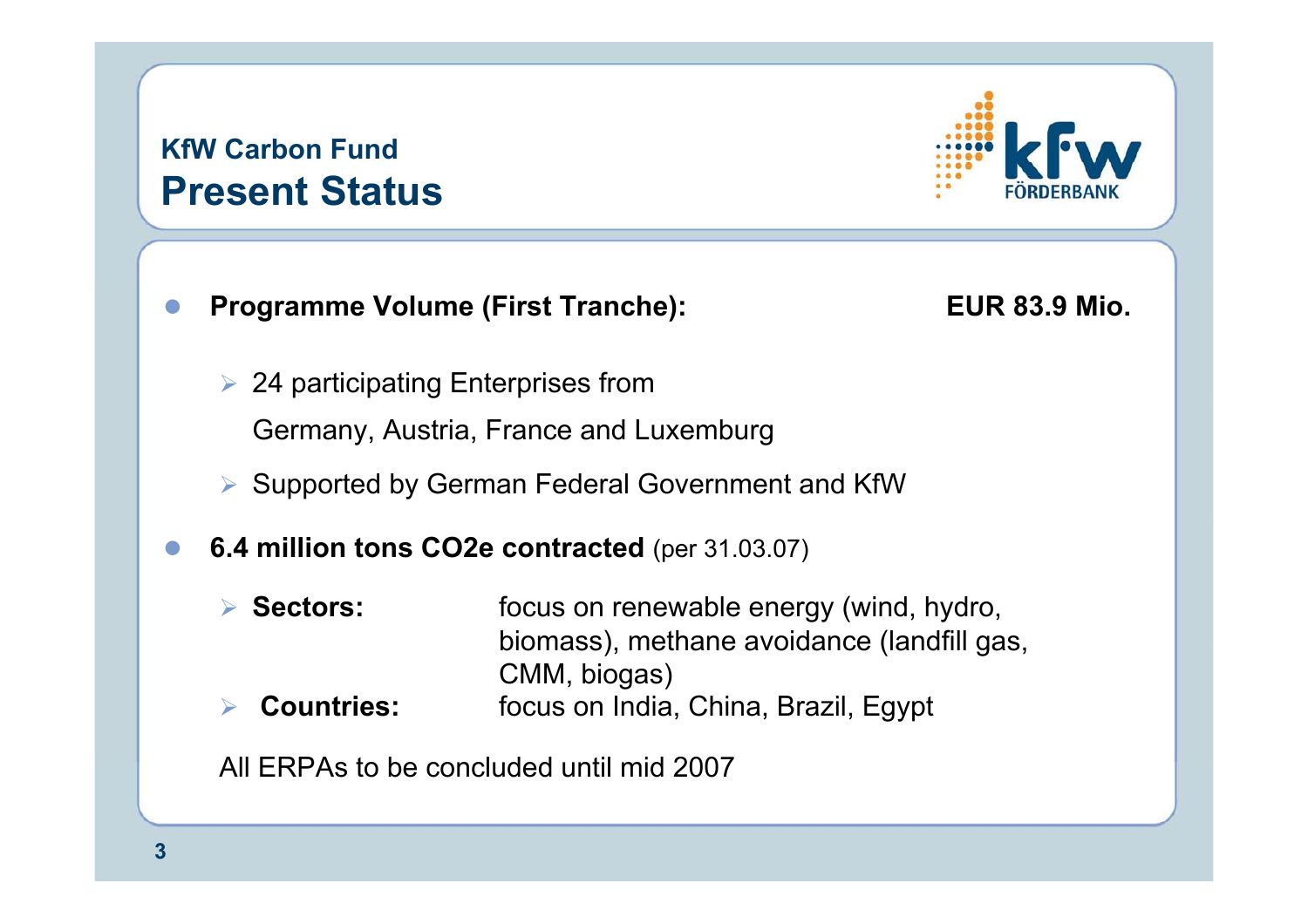### **KfW Carbon Fund Future Plans**



#### $\bullet$ **Continuous purchase programme for compliance certificates**

- ¾ Purchase target of 9 million tons CO2eper year
- ¾Own underwriting capacity ("warehousing")

#### $\bullet$ **EIB-KfW Carbon Programme**

- $\triangleright$  EUR 100 Million purchase facility for carbon credits (second tranche of the KfW Carbon Fund)
- ¾ Value Added Features

 $\sqrt{\ }$ Tailormade product for SMEs (delivery guarantee)

 $\checkmark$  Financing facility for advance payments

¾Risk-sharing between EIB and KfW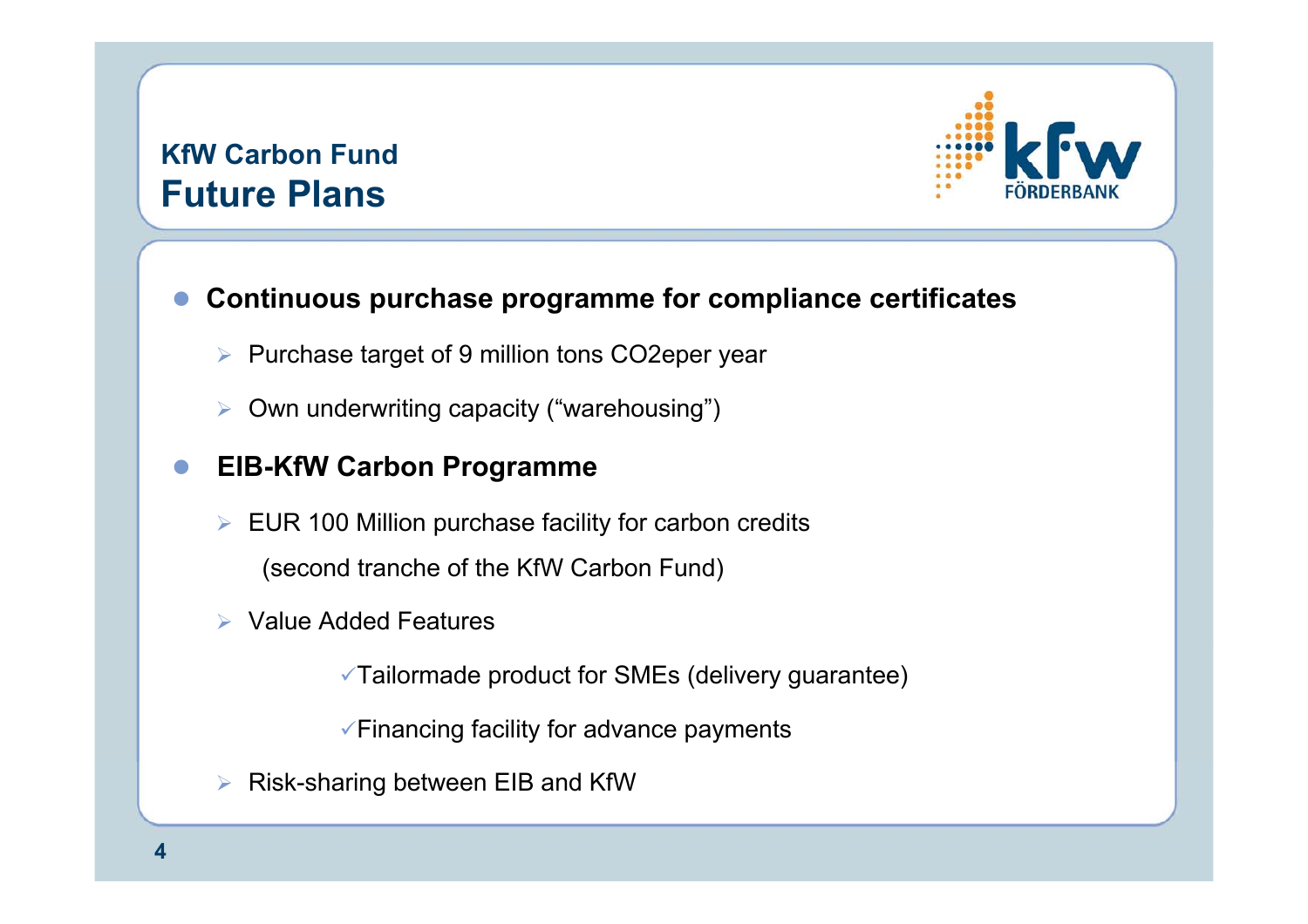### **The KfW Carbon FundIssues for Discussion**



#### $\bullet$ **Projects' side**

- $\blacktriangleright$ Long-term planning perspective; Post 2012 regulatory regime
- $\blacktriangleright$ Simple and reliable project approval procedures
- $\triangleright$  Broaden sector scope by targetted methodology work (energy efficiency, transport, sectoral and programmatic CDM, etc.)
- $\blacktriangleright$ Facilitating JI within the EU (Track 1)

#### $\bullet$ **Buyers' side**

- ¾Improved access for smaller enterprises
- $\blacktriangleright$ Simplified national procedures (ProMechG)

#### $\bullet$ **Financing**

- $\blacktriangleright$ Risk capital, trade finance
- $\triangleright$ Increased involvement of domestic banking sector
- $\blacktriangleright$ Pioneering role of promotional banks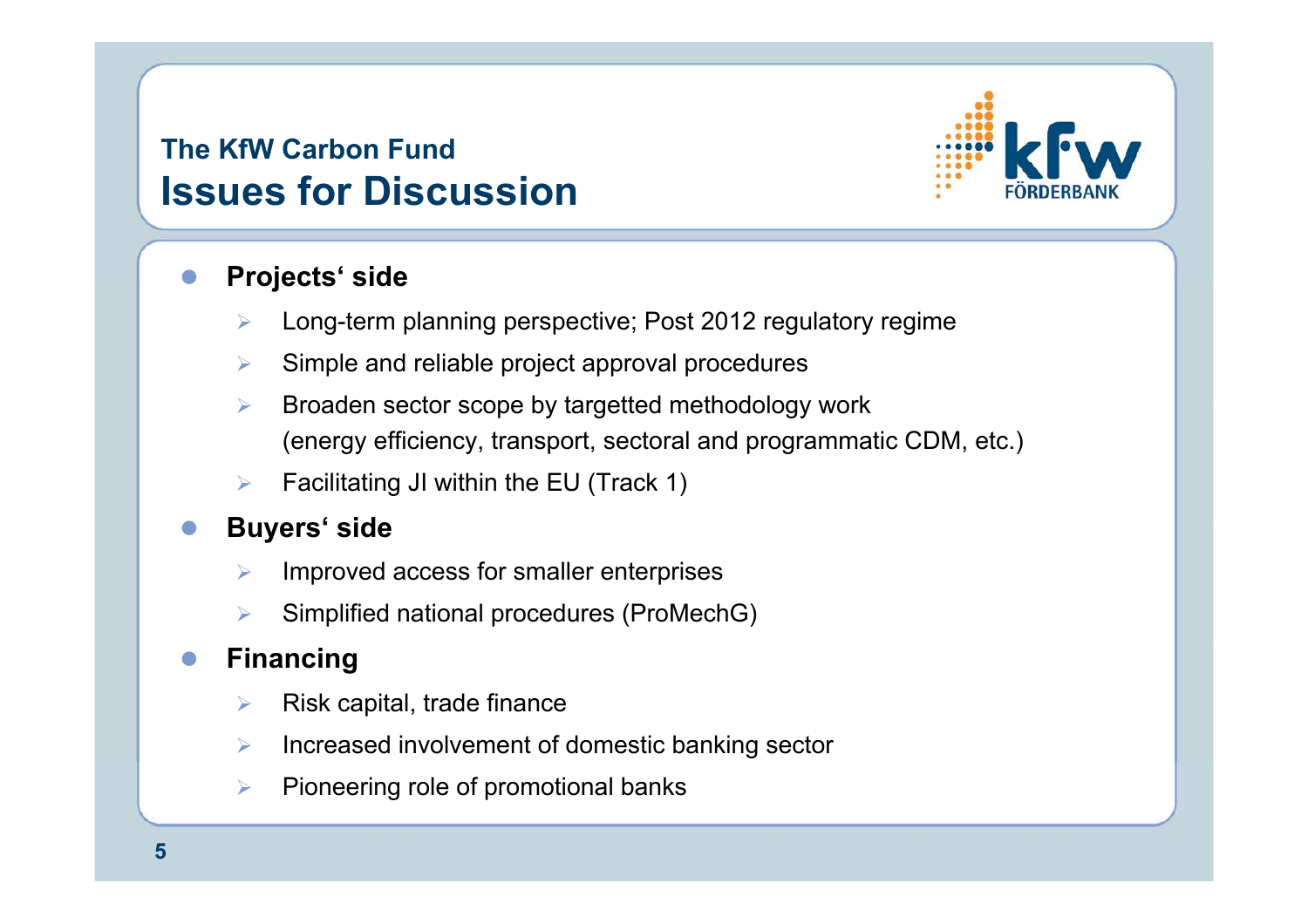

## **Thank you for your attention!**

### **For further information: www.kfw.de/carbonfund**

**Bernhard ZanderFirst Vice PresidentKfW Carbonfund**

KfW Bankengruppe Palmengartenstrasse 5 – 9 D-60325 Frankfurt

Tel: +49-69-7431-4218Fax: +49-69-7431-4775carbonfund@kfw.de